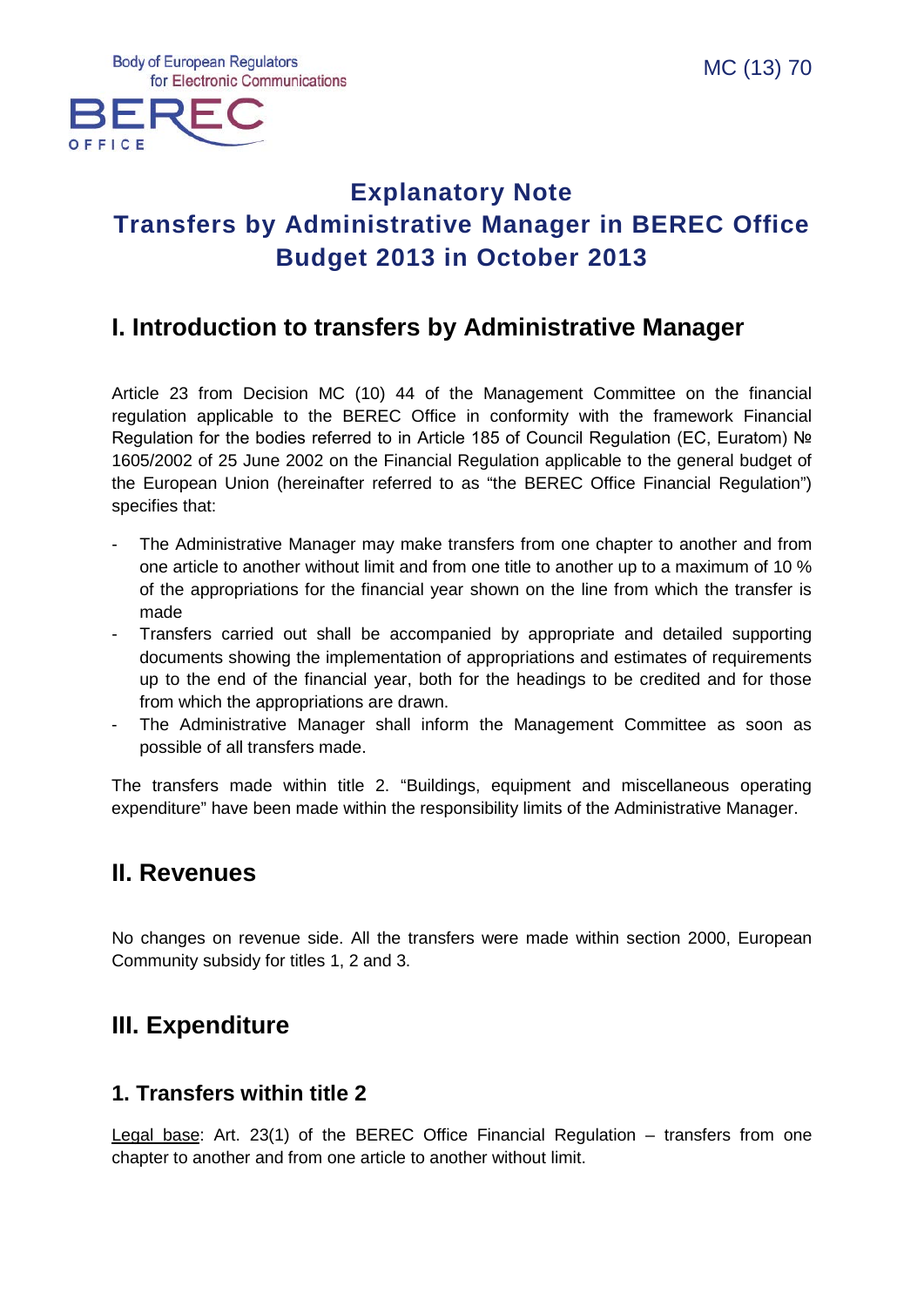#### **1.1. Releases of resources**

#### **Chapter 21 "Information technology purchases"/ Article 210 "Information technology purchases"/ Item A-2100 "Computer equipment"**

#### Amount released: EUR - 750,- on 21/10/2013

Explanation: The amount of possible IT purchases was planned with conservative surplus. **Total released: EUR -750,-**

#### **1.2. Increases on budget lines**

**Chapter 23 "Current administrative expenditure"/ Article 230 "Stationery and office supplies"/ Item A-2300 "Stationery and office supplies"**

Amount increased: EUR 750,- on 21/10/2013

Explanation: It was necessary to open a new commitment for the stationery and office supplies.

**Total increased: EUR 750,-**

### **2. Transfers within title 3**

#### **2.1. Releases of resources**

**Chapter 30 "Support to implementation of BEREC WP 2013"/ Article 300 "Support to implementation of BEREC WP 2013"/ Item B-3001 "Support to the BEREC Expert Working Groups"**

#### Amount released: EUR - 22,000,- on 23/10/2013

**Explanation:** The amount of reimbursements for the participation to the BEREC Expert Working Groups' meetings has been lower in 2013 than forecasted.

**Total released: EUR -22,000,-**

#### **2.2. Increases on budget lines**

**Chapter 30 "Support to implementation of BEREC WP 2013"/ Article 300 "Support to implementation of BEREC WP 2013"/ Item B-3003 "Collection exchange and transmission of information"**

Amount increased: EUR 22,000,- on 23/10/2013

Explanation: It was necessary to open new commitments for the public workshop on M2M issue (estimated costs are higher than initially forecasted).

**Total increased: EUR 22,000,-**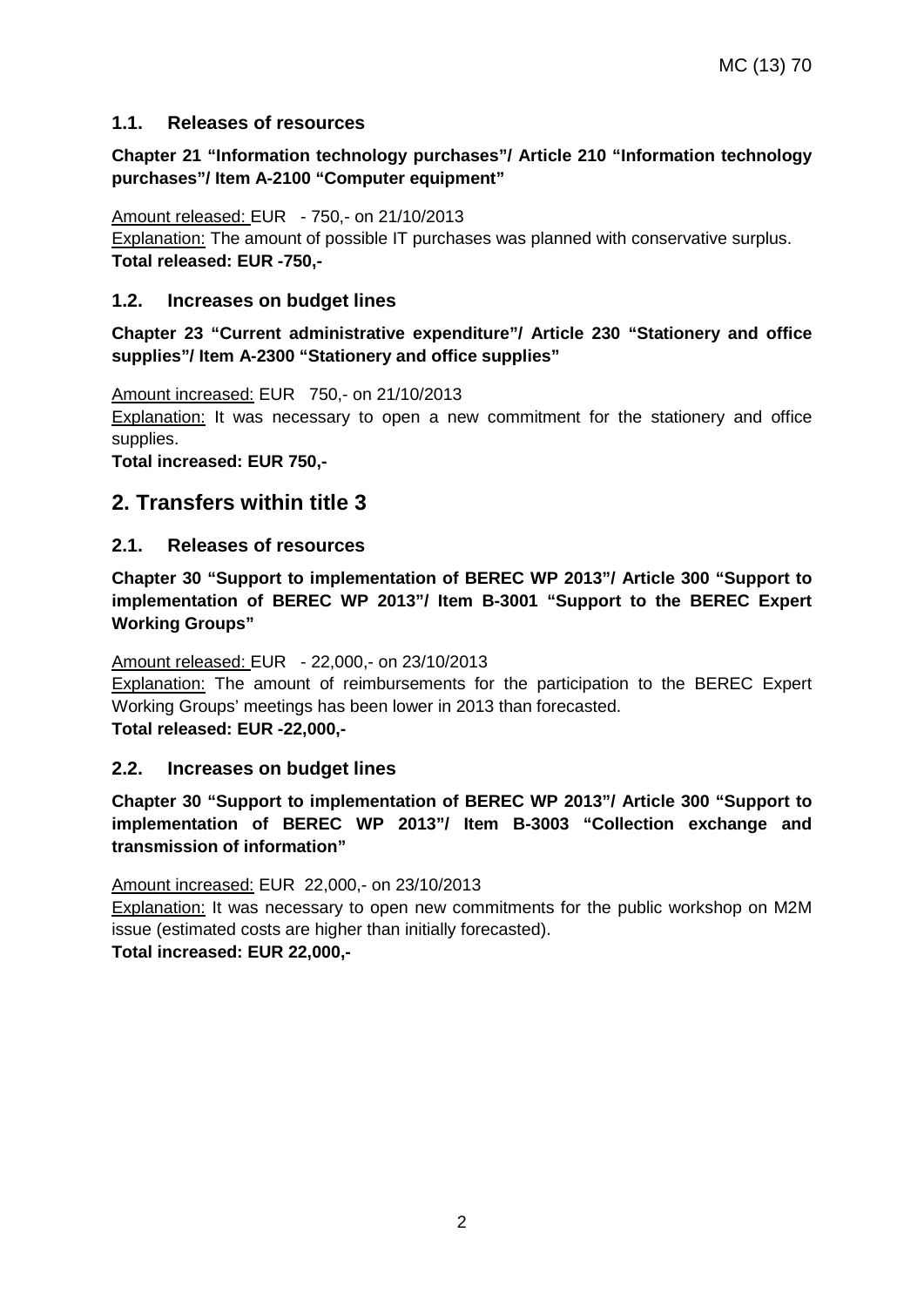# **Annex: Overview of Transfers in BEREC Office Budget 2013 in October 2013**

## **Expenditure**

| <b>Budget</b><br>Line | <b>Budget Item Description</b>                              | <b>Amended</b><br><b>Budget</b><br>2013/1 | <b>Transfer</b><br>Aug-<br><b>Sept</b><br>2013 | <b>Budget</b><br>with<br>transfers<br><b>August</b><br>2013 | <b>Transfers</b><br><b>October</b><br>2013 | <b>Budget</b><br>with<br>transfers<br><b>October</b><br>2013 |
|-----------------------|-------------------------------------------------------------|-------------------------------------------|------------------------------------------------|-------------------------------------------------------------|--------------------------------------------|--------------------------------------------------------------|
|                       | <b>Budget</b>                                               | 3,556,000                                 | $\bf{0}$                                       | 3,556,000                                                   | $\mathbf{0}$                               | 3,556,000                                                    |
| 1                     | <b>STAFF</b>                                                | 2,333,409                                 | $\bf{0}$                                       | 2,333,409                                                   | $\bf{0}$                                   | 2,333,409                                                    |
| 11                    | <b>STAFF IN ACTIVE EMPLOYMENT</b>                           | 1,486,309                                 | $\bf{0}$                                       | 1,486,309                                                   | $\bf{0}$                                   | 1,486,309                                                    |
| $110$                 | <b>Staff in active employment</b>                           | 1,028,009                                 | $\bf{0}$                                       | 1,028,009                                                   | $\mathbf{0}$                               | 1,028,009                                                    |
| 1100                  | <b>Basic salaries</b>                                       | 748,509                                   |                                                | 748,509                                                     |                                            | 748,509                                                      |
| 1101                  | Family allowances                                           | 130,000                                   |                                                | 130,000                                                     |                                            | 130,000                                                      |
| 1102                  | Expatriation and foreign-residence allowances               | 149,500                                   |                                                | 149,500                                                     |                                            | 149,500                                                      |
| $111$                 | <b>Contract staff and other staff</b>                       | 364,600                                   | $\bf{0}$                                       | 364,600                                                     | $\mathbf{0}$                               | 364,600                                                      |
| 1110                  | Contract staff                                              | 114,300                                   |                                                | 114,300                                                     |                                            | 114,300                                                      |
| 1111                  | Seconded national experts                                   | 250,300                                   |                                                | 250,300                                                     |                                            | 250,300                                                      |
| $112$                 | <b>Employer's social security contributions</b>             | 56,200                                    | $\mathbf{0}$                                   | 56,200                                                      | $\mathbf{0}$                               | 56,200                                                       |
| 1120                  | Insurance against sickness                                  | 37,000                                    |                                                | 37,000                                                      |                                            | 37,000                                                       |
| 1121                  | Insurance against accidents and occupational disease        | 5,600                                     |                                                | 5,600                                                       |                                            | 5,600                                                        |
| 1122                  | Insurance against unemployment                              | 13,600                                    |                                                | 13,600                                                      |                                            | 13,600                                                       |
| 1123                  | Constitution or maintenance of pension rights               |                                           |                                                |                                                             |                                            |                                                              |
| $113$                 | <b>Miscellaneous allowances and grants</b>                  | 37,500                                    | $\bf{0}$                                       | 37,500                                                      | $\bf{0}$                                   | 37,500                                                       |
| 1130                  | Childbirth and death allowances and grants                  | 1,000                                     |                                                | 1,000                                                       |                                            | 1,000                                                        |
| 1131                  | Travel expenses for annual leave                            | 36,500                                    |                                                | 36,500                                                      |                                            | 36,500                                                       |
| 1139                  | Other allowances                                            |                                           |                                                |                                                             |                                            |                                                              |
| 119                   | <b>Salary weightings</b>                                    |                                           |                                                | $\bf{0}$                                                    |                                            | $\mathbf{0}$                                                 |
| 1190                  | Salary weightings                                           |                                           |                                                |                                                             |                                            |                                                              |
| 1191                  | Adjustments to remunerations                                |                                           |                                                |                                                             |                                            |                                                              |
| $12$                  | MISCELLANEOUS EXPENDITURE ON STAFF RECRUITMENT AND TRANSFER | 156,400                                   | $\bf{0}$                                       | 156,400                                                     | $\bf{0}$                                   | 156,400                                                      |
| $120$                 | <b>Recruitment expenses</b>                                 | 44,500                                    | 47,450                                         | 91,950                                                      | $\mathbf{0}$                               | 91,950                                                       |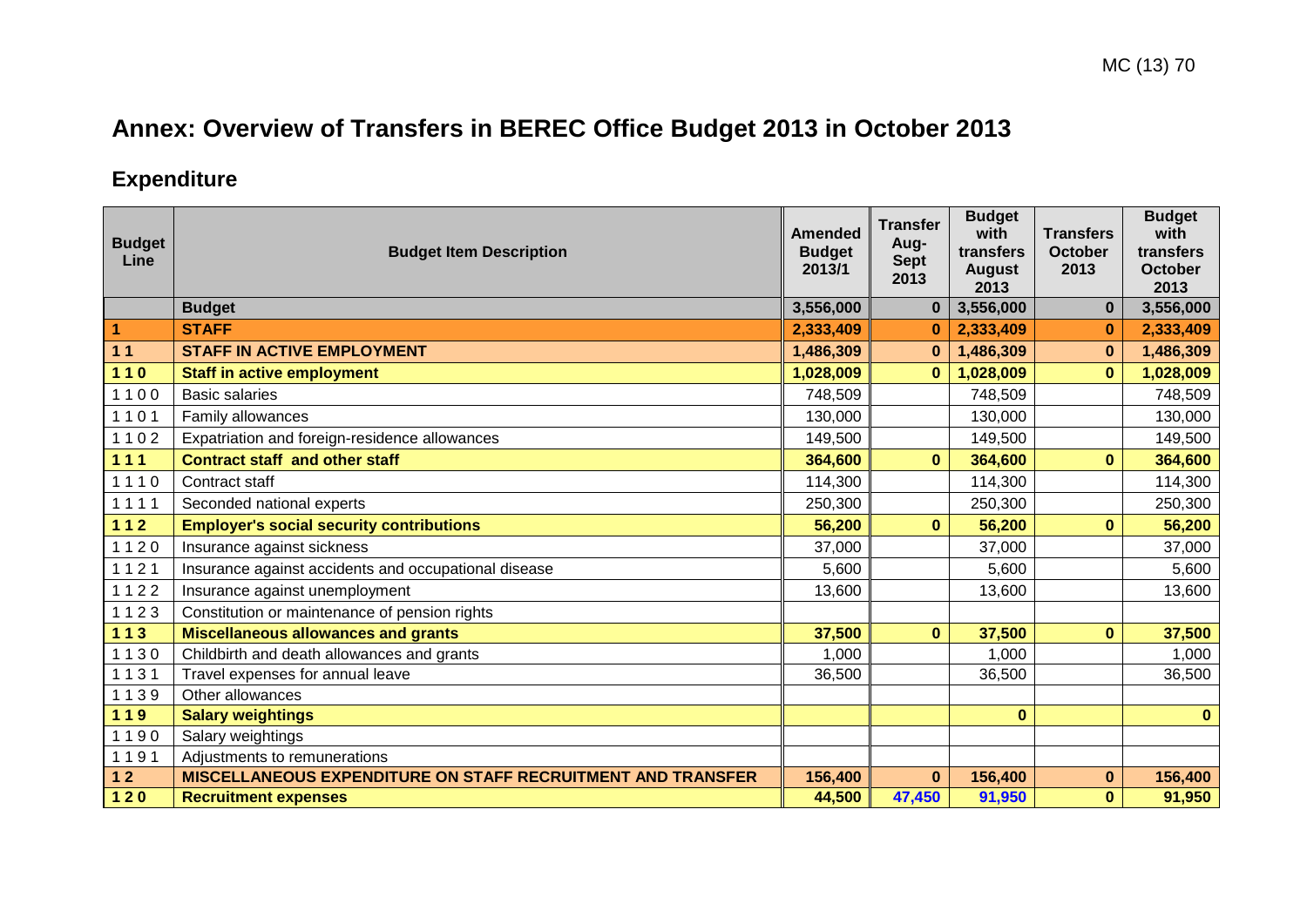| <b>Budget</b><br>Line | <b>Budget Item Description</b>                                          | <b>Amended</b><br><b>Budget</b><br>2013/1 | <b>Transfer</b><br>Aug-<br><b>Sept</b><br>2013 | <b>Budget</b><br>with<br>transfers<br><b>August</b><br>2013 | <b>Transfers</b><br><b>October</b><br>2013 | <b>Budget</b><br>with<br>transfers<br><b>October</b><br>2013 |
|-----------------------|-------------------------------------------------------------------------|-------------------------------------------|------------------------------------------------|-------------------------------------------------------------|--------------------------------------------|--------------------------------------------------------------|
| 1200                  | <b>Travel expenses</b>                                                  | 38,500                                    |                                                | 38,500                                                      |                                            | 38,500                                                       |
| 1201                  | Miscellaneous expenditure on staff recruitment                          | 6,000                                     | 47,450                                         | 53,450                                                      |                                            | 53,450                                                       |
| $121$                 | <b>Expenses on entering/leaving</b>                                     | 111,900                                   | $-47,450$                                      | 64,450                                                      | $\bf{0}$                                   | 64,450                                                       |
| 1210                  | Travel expenses on entering/leaving                                     | 47,000                                    | $-42,500$                                      | 4,500                                                       |                                            | 4,500                                                        |
| 1211                  | Installation, resettlement and transfer allowances                      | 30,000                                    | $-4,950$                                       | 25,050                                                      |                                            | 25,050                                                       |
| 1212                  | Removal expenses                                                        | 14,000                                    |                                                | 14,000                                                      |                                            | 14,000                                                       |
| 1213                  | Daily subsistence allowances                                            | 20,900                                    |                                                | 20,900                                                      |                                            | 20,900                                                       |
| 13                    | <b>MISSIONS AND DUTY TRAVEL</b>                                         | 224,700                                   | $\bf{0}$                                       | 224,700                                                     | $\mathbf{0}$                               | 224,700                                                      |
| 1300                  | Mission expenses, duty travel expenses and other ancillary expenditure  | 224,700                                   |                                                | 224,700                                                     |                                            | 224,700                                                      |
| 14                    | <b>SOCIOMEDICAL SERVICES</b>                                            | 7,000                                     | $\bf{0}$                                       | 7,000                                                       | $\bf{0}$                                   | 7,000                                                        |
| $140$                 | <b>Medical service</b>                                                  | 7,000                                     | $\bf{0}$                                       | 7,000                                                       | $\bf{0}$                                   | 7,000                                                        |
| 1400                  | Medical service                                                         | 7,000                                     |                                                | 7,000                                                       |                                            | 7,000                                                        |
| 15                    | <b>TRAININGS</b>                                                        | 80,000                                    | $\mathbf{0}$                                   | 80,000                                                      | $\mathbf{0}$                               | 80,000                                                       |
| 150                   | <b>Training</b>                                                         | 80,000                                    | $\bf{0}$                                       | 80,000                                                      | $\mathbf{0}$                               | 80,000                                                       |
| 1500                  | Training                                                                | 80,000                                    |                                                | 80,000                                                      |                                            | 80,000                                                       |
| 16                    | <b>EXTERNAL SER VICES</b>                                               | 370,000                                   | $\bf{0}$                                       | 370,000                                                     | $\mathbf{0}$                               | 370,000                                                      |
| 1600                  | <b>External services</b>                                                | 370,000                                   |                                                | 370,000                                                     |                                            | 370,000                                                      |
| 17                    | <b>REPRESENTATION AND MISCELLANEOUS STAFF COSTS</b>                     | 9,000                                     | $\bf{0}$                                       | 9,000                                                       | $\bf{0}$                                   | 9,000                                                        |
| 1700                  | Representation, receptions and events, and miscellaneous staff expenses | 9,000                                     |                                                | 9,000                                                       |                                            | 9,000                                                        |
| $\overline{2}$        | <b>BUILDINGS, EQUIPMENT AND MISCELLANEOUS OPERATING EXPENDITURE</b>     | 293,600                                   | $\mathbf{0}$                                   | 293,600                                                     | $\bf{0}$                                   | 293,600                                                      |
| 20                    | <b>RENTAL OF BUILDINGS AND ASSOCIATED COSTS</b>                         | 54,700                                    | 13,820                                         | 68,520                                                      | $\bf{0}$                                   | 68,520                                                       |
| 200                   | <b>Buildings and associated costs</b>                                   | 54,700                                    | 13,820                                         | 68,520                                                      | $\bf{0}$                                   | 68,520                                                       |
| 2000                  | Rent                                                                    | 18,000                                    | 11,820                                         | 29,820                                                      |                                            | 29,820                                                       |
| 2001                  | Insurance                                                               | 1,000                                     |                                                | 1,000                                                       |                                            | 1,000                                                        |
| 2002                  | Water, gas, electricity and heating                                     | 16,500                                    |                                                | 16,500                                                      |                                            | 16,500                                                       |
| 2003                  | Cleaning                                                                | 0                                         |                                                | 0                                                           |                                            | 0                                                            |
| 2004                  | Fitting-out and maintenance of premises                                 | 0                                         |                                                | 0                                                           |                                            | $\Omega$                                                     |
| 2005                  | Security and surveillance of buildings                                  | 19,200                                    | 2,000                                          | 21,200                                                      |                                            | 21,200                                                       |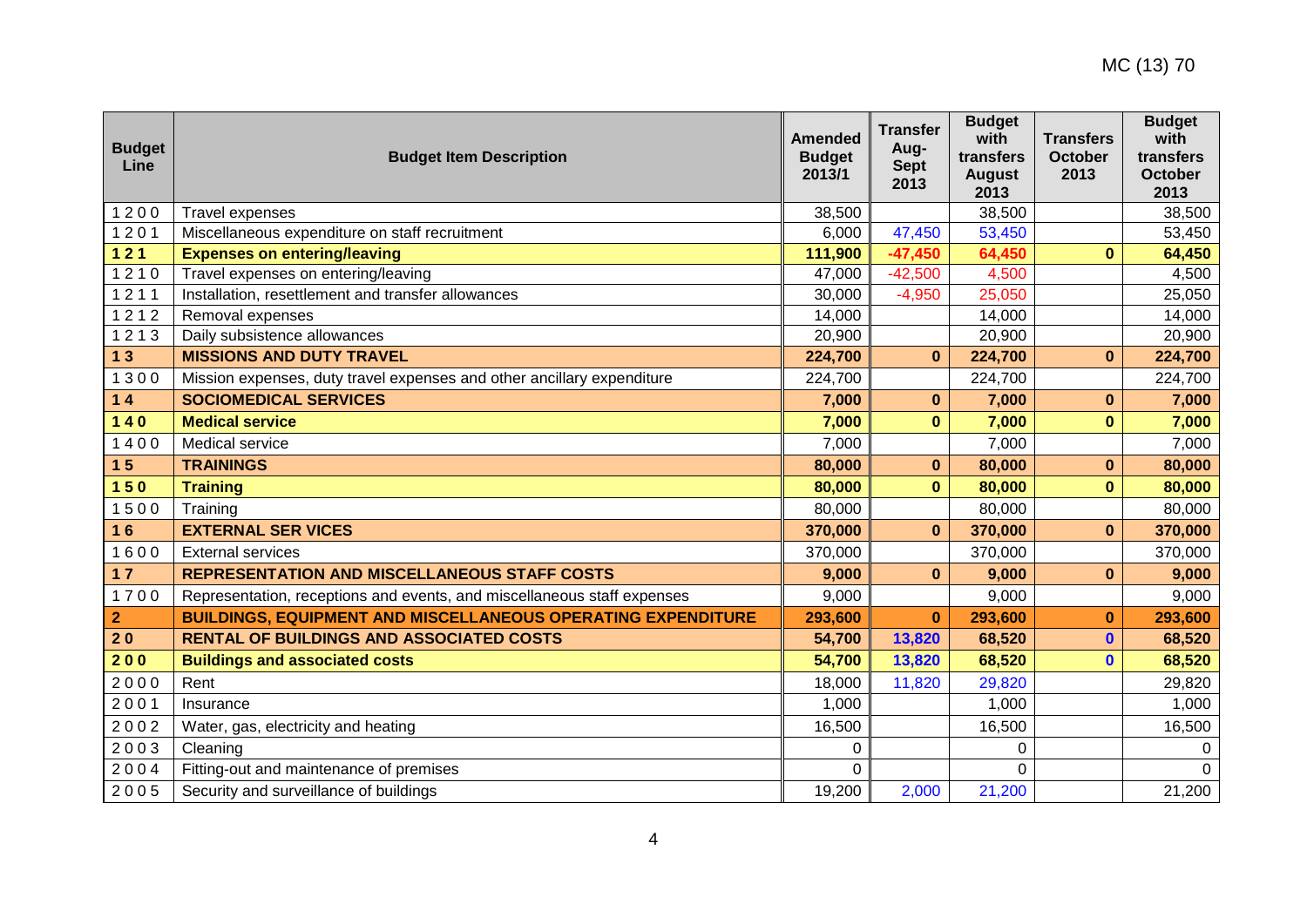| <b>Budget</b><br>Line | <b>Budget Item Description</b>                                                           | <b>Amended</b><br><b>Budget</b><br>2013/1 | <b>Transfer</b><br>Aug-<br><b>Sept</b><br>2013 | <b>Budget</b><br>with<br>transfers<br><b>August</b><br>2013 | <b>Transfers</b><br>October<br>2013 | <b>Budget</b><br>with<br>transfers<br><b>October</b><br>2013 |
|-----------------------|------------------------------------------------------------------------------------------|-------------------------------------------|------------------------------------------------|-------------------------------------------------------------|-------------------------------------|--------------------------------------------------------------|
| 2009                  | Other expenditure relating to the acquisition, construction or maintenance of a building | $\Omega$                                  |                                                | $\overline{0}$                                              |                                     | $\Omega$                                                     |
| 21                    | <b>INFORMATION TECHNOLOGY PURCHASES</b>                                                  | 126,800                                   | $\bf{0}$                                       | 126,800                                                     | $-750$                              | 126,050                                                      |
| 210                   | <b>Information technology purchases</b>                                                  | 126,800                                   | $\bf{0}$                                       | 126,800                                                     | $-750$                              | 126,050                                                      |
| 2100                  | Computer equipment                                                                       | 8,200                                     |                                                | 8,200                                                       | $-750$                              | 7,450                                                        |
| 2101                  | Software                                                                                 | 73,000                                    |                                                | 73,000                                                      |                                     | 73,000                                                       |
| 2102                  | Other external data processing services                                                  | 45,600                                    |                                                | 45,600                                                      |                                     | 45,600                                                       |
| $22$                  | <b>MOVABLE PROPERTY AND ASSOCIATED COSTS</b>                                             | 19,500                                    | $\bf{0}$                                       | 19,500                                                      | $\mathbf{0}$                        | 19,500                                                       |
| 220                   | <b>Technical installations and electronic office equipment</b>                           | 1,000                                     | $\bf{0}$                                       | 1,000                                                       | $\bf{0}$                            | 1,000                                                        |
| 2200                  | Technical installations and electronic office equipment                                  | 1,000                                     |                                                | 1,000                                                       |                                     | 1,000                                                        |
| 221                   | <b>Furniture</b>                                                                         | 18,500                                    | $\bf{0}$                                       | 18,500                                                      | $\mathbf{0}$                        | 18,500                                                       |
| 2210                  | Furniture                                                                                | 18,500                                    |                                                | 18,500                                                      |                                     | 18,500                                                       |
| 229                   | Other movable property and associated costs                                              | $\bf{0}$                                  | $\bf{0}$                                       | $\bf{0}$                                                    | $\mathbf{0}$                        | $\mathbf{0}$                                                 |
| 2290                  | Books, newspapers and documentation                                                      | 0                                         |                                                | $\mathbf 0$                                                 |                                     | 0                                                            |
| 2291                  | Cars, transport vehicles, and maintenance and repairs                                    | 0                                         |                                                | 0                                                           |                                     | $\Omega$                                                     |
| 2299                  | Other movable property, and maintenance and repairs                                      | $\mathbf 0$                               |                                                | 0                                                           |                                     | $\Omega$                                                     |
| 23                    | <b>CURRENT ADMINISTRATIVE EXPENDITURE</b>                                                | 54,800                                    | $-13,820$                                      | 40,980                                                      | 750                                 | 41,730                                                       |
| 230                   | <b>Stationery and office supplies</b>                                                    | 6,600                                     | $\bf{0}$                                       | 6,600                                                       | 750                                 | 7,350                                                        |
| 2300                  | Stationery and office supplies                                                           | 6,600                                     |                                                | 6,600                                                       | 750                                 | 7,350                                                        |
| 232                   | <b>Financial charges</b>                                                                 | 200                                       | $\bf{0}$                                       | 200                                                         | $\bf{0}$                            | 200                                                          |
| 2320                  | Bank charges                                                                             | 200                                       |                                                | 200                                                         |                                     | 200                                                          |
| 2321                  | Exchange rate losses                                                                     | 0                                         |                                                | $\Omega$                                                    |                                     | $\Omega$                                                     |
| 2329                  | Other financial charges                                                                  | $\mathbf 0$                               |                                                | $\overline{0}$                                              |                                     | $\Omega$                                                     |
| 233                   | <b>Legal expenses</b>                                                                    | 45,000                                    | $-13,820$                                      | 31,180                                                      | $\mathbf{0}$                        | 31,180                                                       |
| 2330                  | Legal expenses                                                                           | 20,000                                    |                                                | 20,000                                                      |                                     | 20,000                                                       |
| 2331                  | Damages                                                                                  | 25,000                                    | $-13,820$                                      | 11,180                                                      |                                     | 11,180                                                       |
| 235                   | <b>Other operating expenses</b>                                                          | 3,000                                     | $\bf{0}$                                       | 3,000                                                       | $\bf{0}$                            | 3,000                                                        |
| 2350                  | Miscellaneous insurances                                                                 | 3,000                                     |                                                | 3,000                                                       |                                     | 3,000                                                        |
| 2359                  | Other operating expenses                                                                 | 0                                         |                                                | $\overline{0}$                                              |                                     | $\mathbf 0$                                                  |